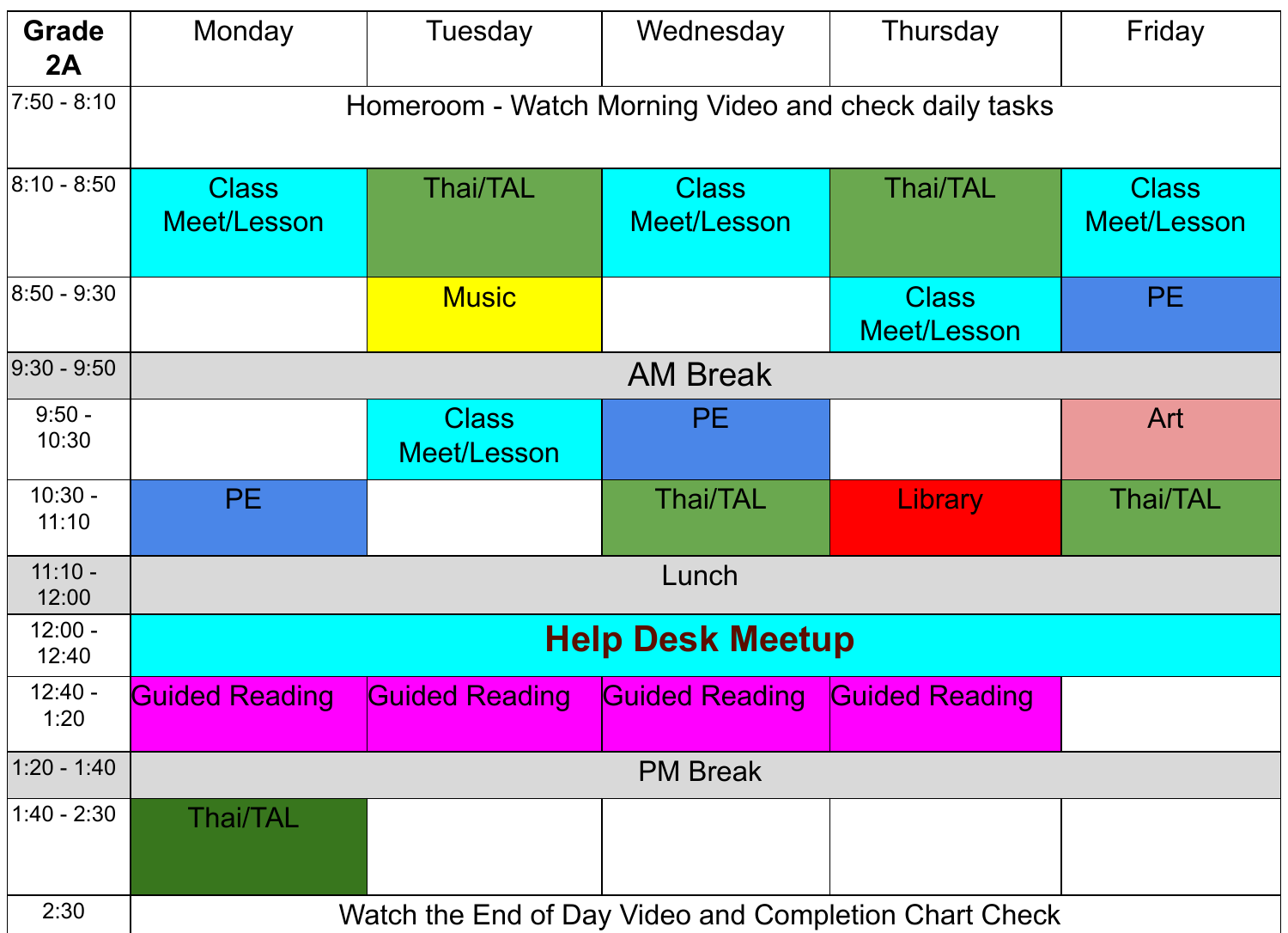| <b>Grade 2B</b> | Monday                                      | Tuesday                                | Wednesday                              | Thursday                               | Friday                                 |  |  |
|-----------------|---------------------------------------------|----------------------------------------|----------------------------------------|----------------------------------------|----------------------------------------|--|--|
| $7:50 - 8:10$   | Homeroom- Morning Video Watch               |                                        |                                        |                                        |                                        |  |  |
| $8:10 - 8:50$   |                                             | <b>Thai/TAL</b>                        |                                        | <b>Thai/TAL</b>                        |                                        |  |  |
| $8:50 - 9:30$   | <b>Morning Class</b><br><b>Meeting</b>      | <b>Art</b>                             | <b>Morning Class</b><br><b>Meeting</b> | PE.                                    | <b>Morning Class</b><br><b>Meeting</b> |  |  |
| $9:30 - 9:50$   | <b>AM Break</b>                             |                                        |                                        |                                        |                                        |  |  |
| $9:50 - 10:30$  |                                             | <b>Morning Class</b><br><b>Meeting</b> | <b>Music</b>                           | <b>Morning Class</b><br><b>Meeting</b> | PE.                                    |  |  |
| $10:30 - 11:10$ |                                             |                                        | Thai/TAL                               | Library                                | <b>Thai/TAL</b>                        |  |  |
| $11:10 - 12:00$ | Lunch                                       |                                        |                                        |                                        |                                        |  |  |
| $12:00 - 12:40$ | PE.                                         | <b>Guided Reading</b>                  | <b>Guided Reading</b>                  | <b>Guided Reading</b>                  | <b>Guided Reading</b>                  |  |  |
| $12:40 - 1:20$  | Help Desk Zoom Time                         |                                        |                                        |                                        |                                        |  |  |
| $1:20 - 1:40$   | <b>PM Break</b>                             |                                        |                                        |                                        |                                        |  |  |
| $1:40 - 2:30$   | <b>Thai/TAL</b>                             |                                        |                                        |                                        |                                        |  |  |
| 2:30            | End of Day Video and Completion Chart Check |                                        |                                        |                                        |                                        |  |  |